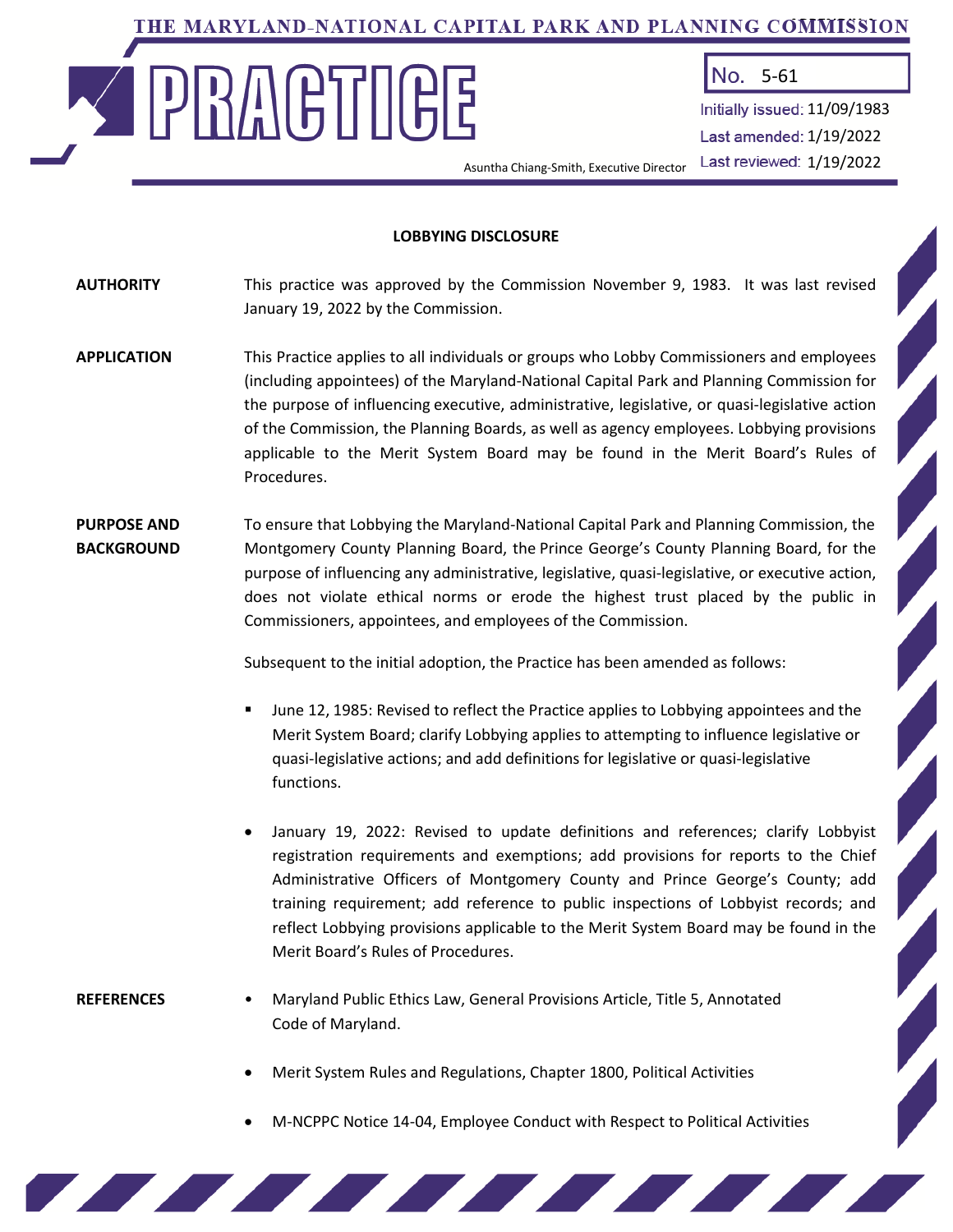**(Continued)**

- **REFERENCES •** M-NCPPC Administrative Practices addressing gifts, including, but not limited to:
	- o Practice 2-24, Ethics
	- o Practice 2-72, Conditions for Acceptance of Awards from Outside the Commission
	- o Practice 4-10, Purchasing Policy

**DEFINITIONS Commission:** Means the Maryland-National Capital Park and Planning Commission ("M-NCPPC" or "agency").

> **Compensation:** Means the payment or, if earlier, the accrual of an obligation to pay, any salaries, fees and the actual cost of fringe benefits reasonably allocable in exchange for Lobbying activities undertaken by any employee, contractual employee, consultant or other independent third-party contractor of any nature.

> **Commission Action:** Means any executive, administrative, legislative, or quasi-legislative action taken formally by the Commission, the Planning Boards, an officer or other official so designated by the Commission. Commission Actions include:

- a) Authorizing a grant, credit, or other subsidy from the Commission,
- b) Awarding a procurement contract,
- c) Preparing and adopting resolutions, rules, regulations, and policies to direct the operation of the Commission, the Planning Boards, and other agency functions,
- d) Making recommendations for the General Plan, area master plans, functional master plans, sector or small area plans, and any amendments to any such plans; , revisions to the subdivision regulations and zoning text amendments; as well as sectional and district map amendments.

**Grassroots Lobbying Activity:** Means hiring or engaging one or more third parties for the express purpose of soliciting others to communicate with a Commission official or employee to influence a Commission Action.

**Individual or entity:** Means any person, organization, unincorporated association, or other legal entity.

**Lobbying**: Means any communication undertaken for compensation that is directed to a member or employee of the Commission for the purpose of directly or indirectly influencing any Commission Action, including any Grassroots Lobbying Activity.

**Lobbyist**: Means any individual or entity that engages in any Lobbying or hires a third-party to engage in Lobbying.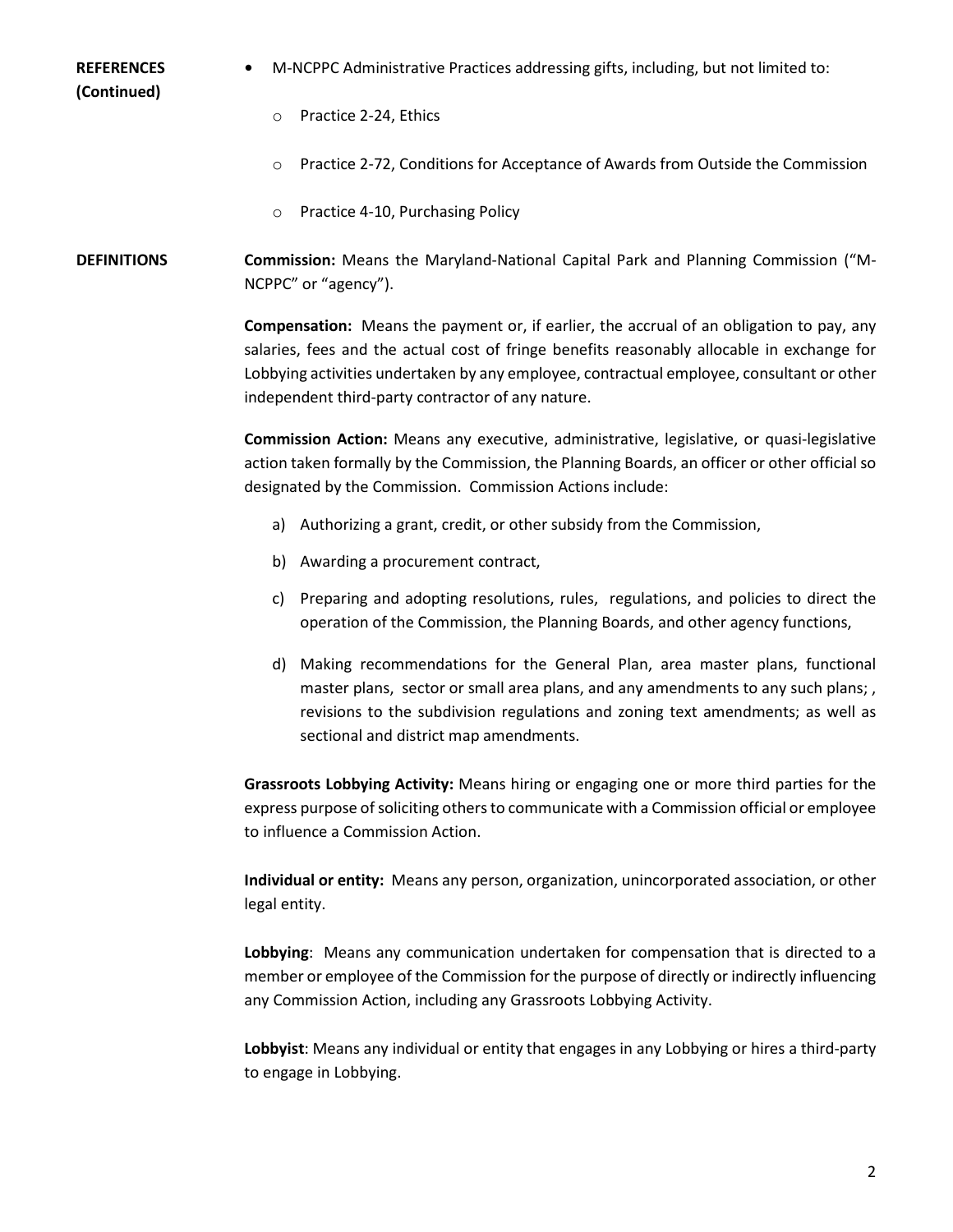## **POLICY**

### **I. Who Must Register as a Lobbyist**

- A. A Lobbyist is required to register unless the individual or entity: (i) qualifies for an exemption set forth in Subsection I(B); or, (ii) does not exceed any *de minimus* spending threshold set forth in Subsection  $I(C)$ .
- B. An individual or entity is not required to register during a reporting period if one of the following exemptions applies:
	- 1. Government and Related Entities. The individual or entity is a government entity, the Metropolitan Washington Council of Governments, Maryland Association of Counties, the Maryland Municipal League, a comparable quasi-governmental agency designated by the Executive Director for this purpose by giving written notice in advance, or an employee of such an organization acting within the scope of their official duties;
	- 2. Certain Public Interest Organizations. The individual or entity is a news organization, religious institution, or not-for-profit independent college or university that is not attempting to influence a Commission Action related to the regulation of its property or interests related to its property, or an employee of such an organization acting within the scope of their official duties;
	- 3. Educational Purposes. The individual or entity is a student or educator Lobbying as part of a course or student activity undertaken by an elementary, secondary, or post-secondary school student or student organization;
	- 4. Work for Hire or By Commission Request. The individual or entity's only communications are (a) limited to work for hire by the Commission, or (b) pertaining to a particular Commission Action undertaken at the request of an agency employee or official authorized to make such request;
	- 5. Personal Communications. The communications undertaken by the individual or entity are limited to communications directly with, and for hire by, a Commission official or employee acting in their personal capacity to obtain personal legal advice, professional services, or other information for reasons that do not involve official Commission business or a Commission Action;
	- 6. Sales People. The individual or entity is an employee or bona fide sales agent promoting sales of goods or services for a commercial entity before the Commission and has advertised or otherwise solicited bids or proposals for a specific procurement transaction;
	- 7. Hiring Third-Party Lobbyists. With respect to a particular Commission Action, the individual or entity does not engage directly in Lobbying but hires one or more third-parties to engage in Lobbying on its behalf, provided, that every such third-party registers timely as a Lobbyist in compliance with this Practice.
- C. An individual or entity that engages in any Lobbying and is not exempted for a reason set forth in Subsection I(B) is required to register only if they exceed any of the expenditure thresholds specified, as follows: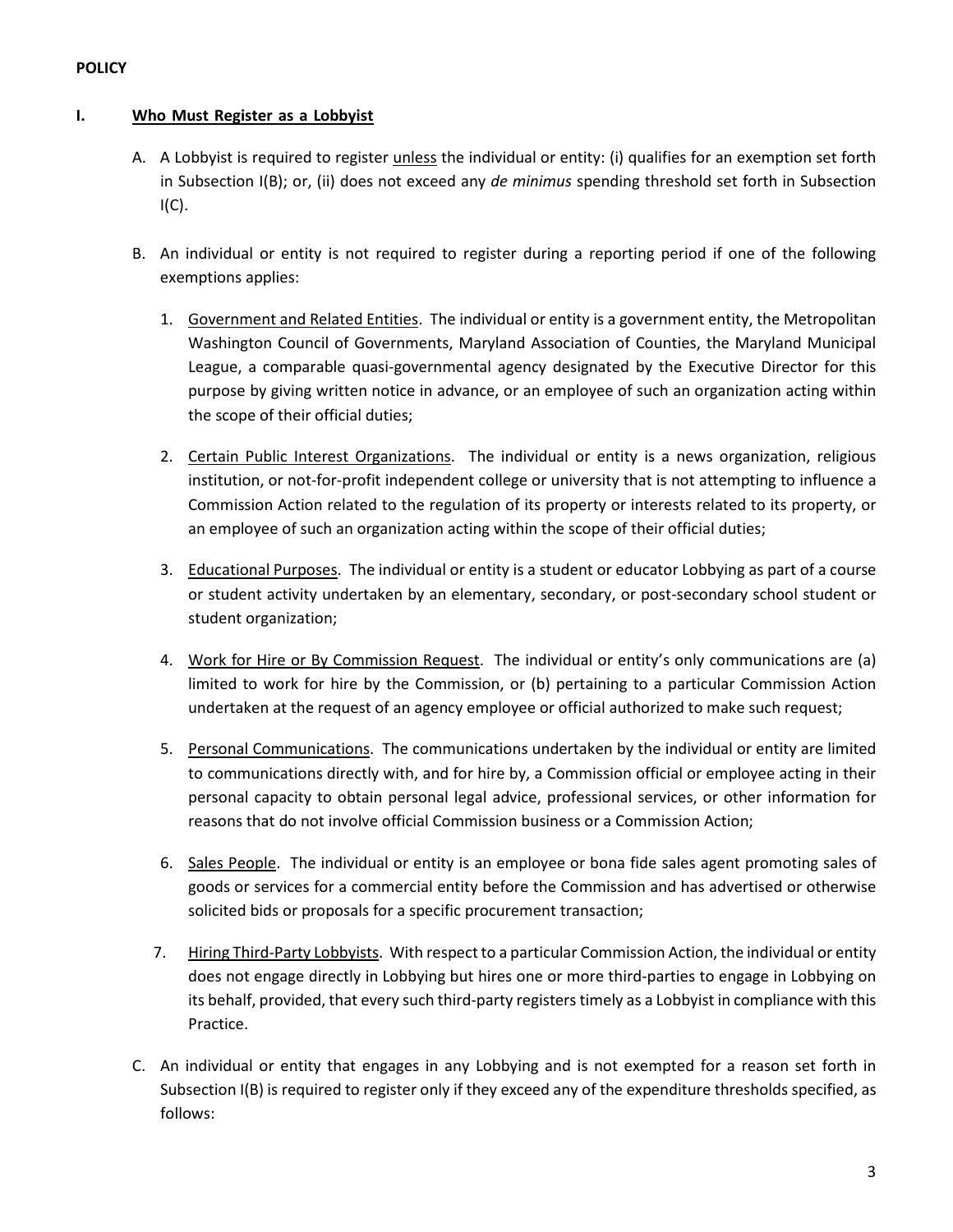- 1. Compensation Received. The individual or entity actually or constructively receives Compensation for Lobbying from one or more sources totaling \$2,500 or more during a reporting period;
- 2. Compensation Paid. The individual or entity pays or incurs Compensation payable to one or more third-parties for Lobbying totaling \$2,500 or more during a reporting period;
- 3. Grass Roots Spending. The individual or entity pays or incurs Compensation payable for Grass Roots Activities totaling \$1,000 or more during the reporting period;
- 4. Gifts. In connection with or for the purpose of influencing Commission Action, the individual or entity pays or incurs expenses for gifts having an aggregate fair market value of at least \$100, including meals, beverages, or special events during the reporting period; or
- 5. Miscellaneous Expenses. In connection with or for the purpose of influencing Commission Action, the individual or entity pays or incurs other expenses for postage, telecommunications services, electronic services, advertising, printing, and delivery services, or similar business expenses having a fair market value of at least \$500.

### **II. How and When to Register as a Lobbyist**

- A. Every individual or entity required to register with the M-NCPPC pursuant to Section I must disclose the following information on a form provided by the agency.
	- 1. The Lobbyist's name and permanent address;
	- 2. The name and permanent address of any individual or entity who will Lobby on behalf of the Lobbyist;
	- 3. The name, address, and nature of business of an individual or entity who compensates the Lobbyist; and
	- 4. The identification, by formal designation, if known, of each matter on which the Lobbyist expects to Lobby or employs someone to Lobby.
- B. This form must be filed no later than five (5) days after an individual or entity first meets the requirements for registration under this Practice.
- C. A Lobbyist must register separately for each employer.
- D. Each registration, if applicable, shall include the authorization required under Section III.
- E. Each Lobbyist may file a notice of termination within 30 days after:
	- 1. Ceasing any Lobbying activity; and
	- 2. Filing the reports required under this Practice.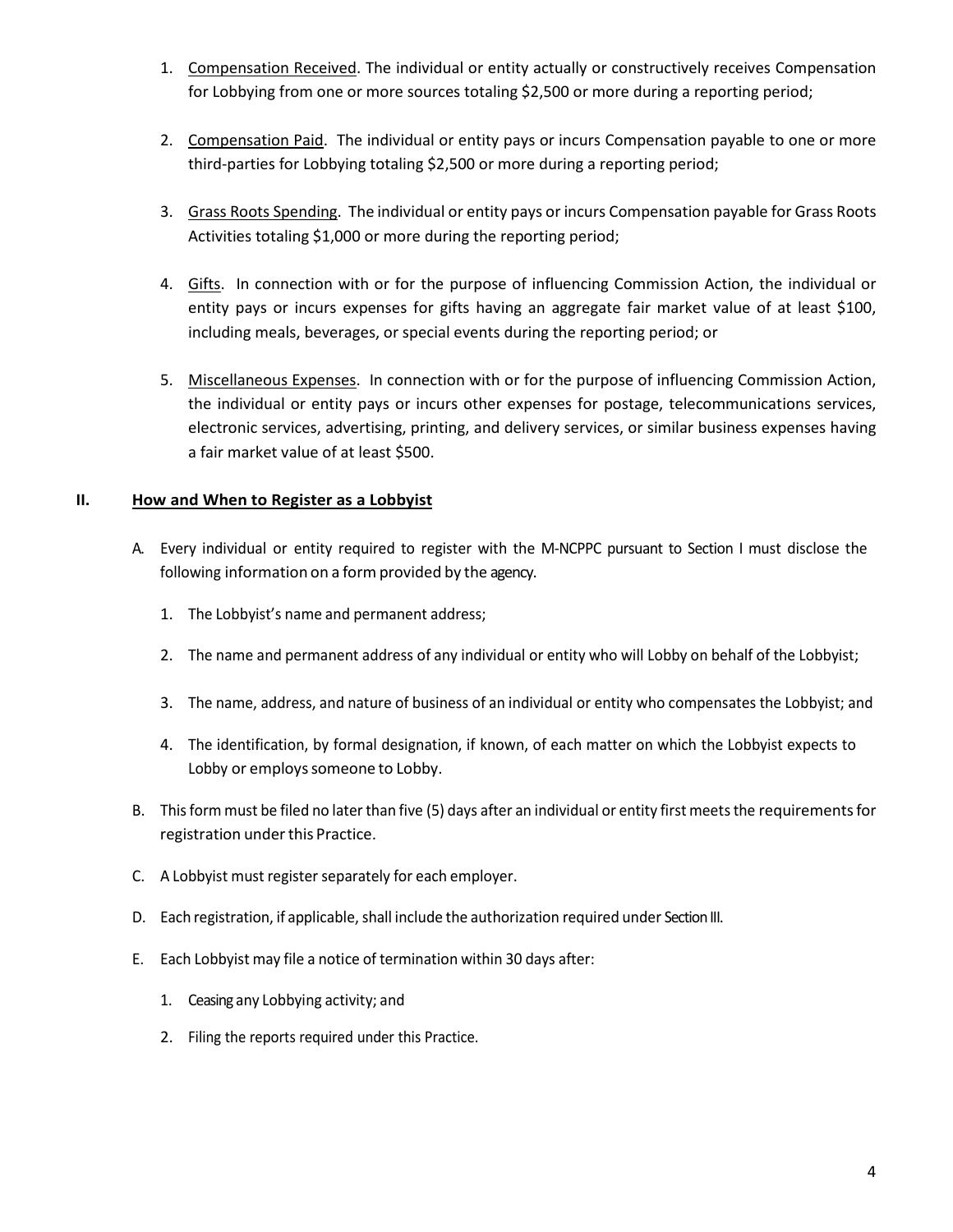## **III. Authority to Lobby**

- A. An entity that engages a Lobbyist for the purpose of Lobbying shall provide a signed authorization for the person to act. If the entity is a corporation or other entity, an authorized officer or agent other than the Lobbyist shall sign the written authorization.
- B. The authorization to act required by Subsection (A) of this section shall include the name and address of the Lobbyist, the period during which the Lobbyist is authorized to act (subject to subsequent modification), and the subject matter on which the Lobbyist represents the entity.
- C. Any individual or entity must not pay any other person a fee or any other compensation that depends on or varies with the success or defeat of any Commission Action.

### **IV. Reports of Lobbying to the Commission**

- A. Each Lobbyist must file a Lobbyist Activity Report with the agency, affirmed under oath, covering the period of January 1<sup>st</sup> through December 31<sup>st</sup> of the previous year, by January 31<sup>st</sup> of the current year.
- B. Failure to timely file a Lobbyist Activity Report may result in a fee of \$10 for each late day, up to a maximum of \$1,000.
- C. For an entity that is required to register as a Lobbyist (i.e., not an individual), an authorized officer or agent of the registrant must sign the form. Each Lobbyist must file a separate activity report for each individual or entity from whom the Lobbyist receives compensation. The report must include:
	- 1. A complete and current statement of the information required to be supplied pursuant to this Practice.
	- 2. Total expenditures on acts requiring registration in each of the following categories:
		- a. Meals and beverages for Commissioners, or employees, or their immediate families;
		- b. Entertainment, including parties, dinners, athletic events, and other functions to which all members of the agency and employees are invited;
		- c. Expenses of food, lodging, and scheduled entertainment of Commissioners and employees for a meeting which is given in return for participation in a panel or speaking engagement at the meeting;
		- d. Expenses for a ticket or free admission to Commissioners and employees to attend charitable, cultural or political events where a Commissioner or employee is invited by the event holder;
		- e. Gifts to or for Commissioners, or employees, or their immediate families;
		- f. Total compensation paid to the registrant not including either expenses reported under subsections (a), (h), (i), (j), (k) or salaries, compensation, and reimbursed expenses for the staff of the registrants;
		- g. Salaries, compensation and reimbursed expenses for staff who were not required to register;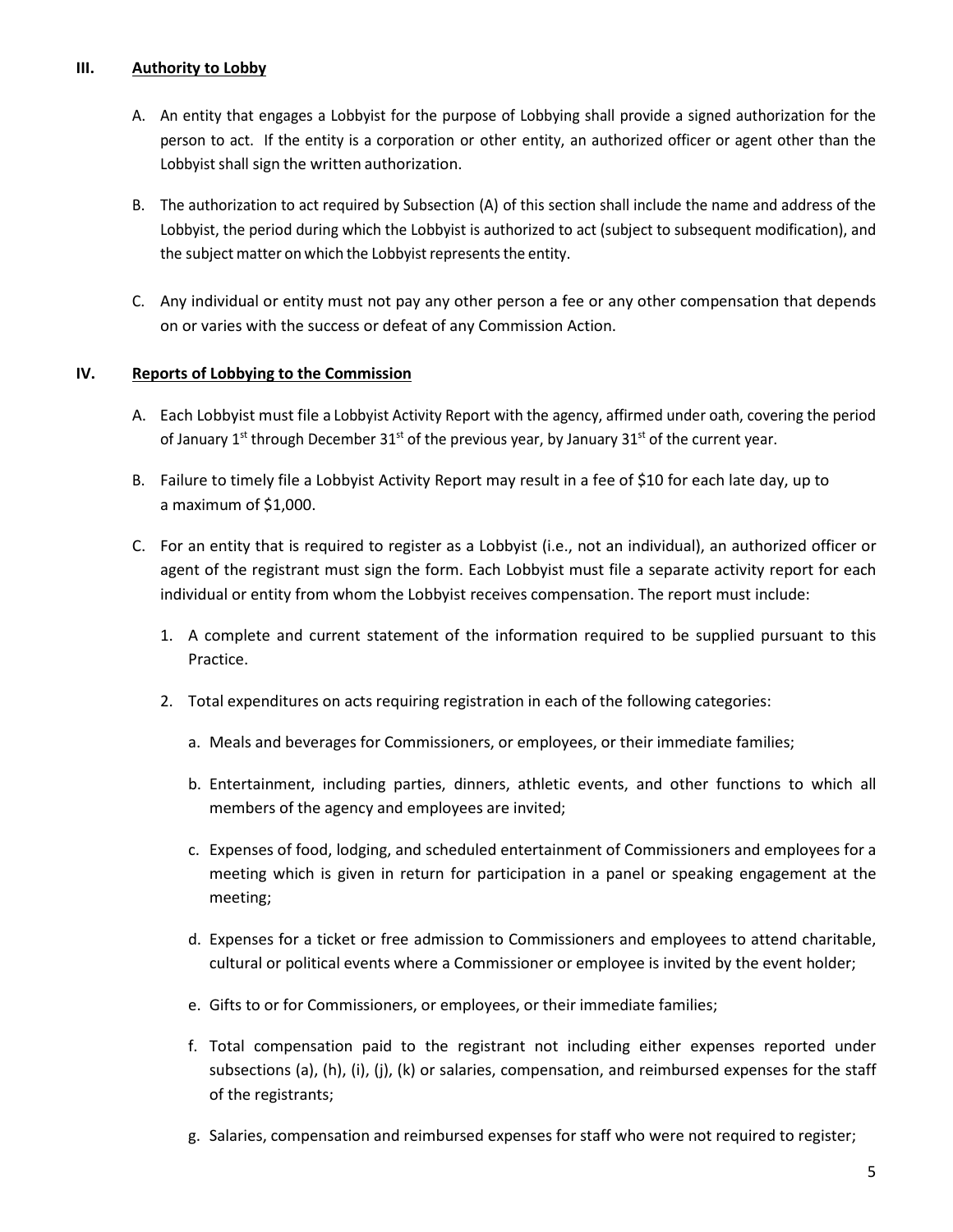- h. Office expenses of the registrant not reported in subsection (f);
- i. Professional and technical research and assistance not reported in subsection (f);
- j. Publications which expressly encourage persons to communicate with Commissioners or employees;
- k. Names of witnesses, and the fees and expenses paid to each;
- l. Any other relevant expenses.
- 3. The name of each Commissioner, or employee, or immediate family member, who has benefited from gifts with a cumulative value of \$75 or more during the reporting period given by the registrant or anyone acting on behalf of the registrant, whether or not the gifts were given in connection with the registrant's Lobbying activities.

For the purpose of this subsection, gifts totaling lessthan \$20 in a calendar day need not be counted toward the cumulative value of \$75, but if the cumulative value of \$75 is attained or exceeded, each gift of \$20 or more, thereafter, shall be itemized by date, recipient, amount of value, and the nature of the gift. Expenses reported for each meeting, event, or seminar shall be stated with the date, location, and total expense incurred by the registrant but need not be stated with allocation of expenses to each individual participant.

- D. The agency may require any registrant to file additional reports as it may deem necessary.
- E. Notice to Commissioner or Employee Named in Report
	- 1. If any report filed with the Executive Director contains the name of a Commissioner, or employee of the agency or member of their immediate family, the Executive Director shall notify the Commissioner or employee within 30 days, with a copy of such notification sent to the agency.
	- 2. Following notification of inclusion of their name in a report filed by a registrant, the Commissioner or employee shall have 30 days to file a written exception or explanation to the inclusion of their name.

## **V. Training Course**

Lobbyists shall complete the M-NCPPC Lobbyist training course within six (6) months of registering with the agency or within two years following the date of the most recently completed training course.

## **VI. Agency Reports**

- A. The Executive Director, on behalf of the agency, will:
	- 1. Submit a copy of this Practice, inclusive of all future amendments, to the Maryland State Ethics Commission.